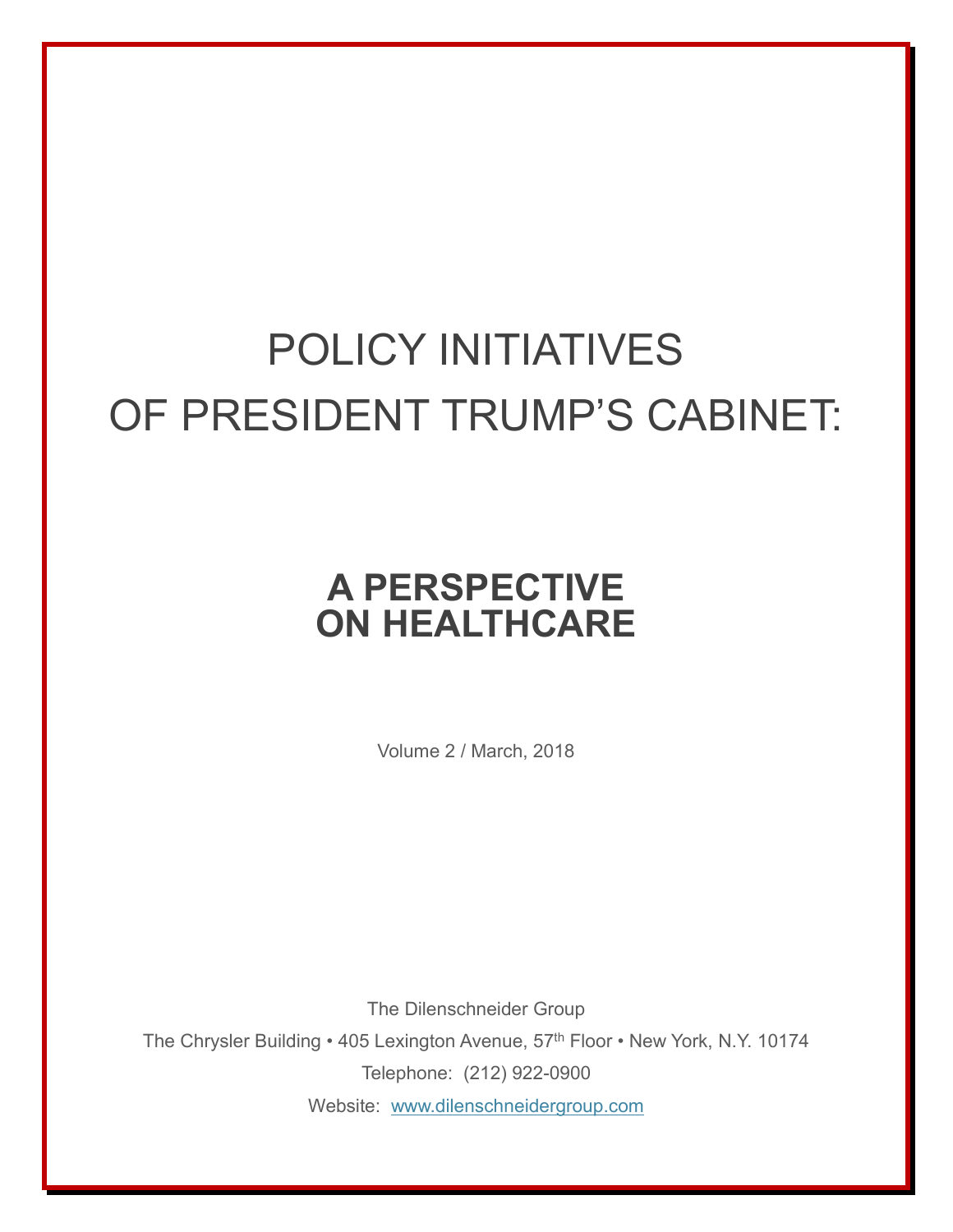*The Trump Administration is now in its second year in office, and extensive work is being done in each of the major agencies. Every month for your background information, we will issue a special report on one of them. Here is the second report, on the Health and Human Services Department.*

President Trump sets the rules for his administration and has a hand in all department operations and policies. The Department of Health and Human Services is no exception. The HHS secretary is expected to be a senior executive, but one who adheres to the President's priorities. This responsibility now falls to Secretary Alex Azar, the successor to former Rep.Tom Price, who was forced to resign after revelations that he had billed taxpayers for expensive charter flights instead of flying commercially.

Much of America's healthcare system is fragmented. Healthcare providers, insurance companies, drug and medical device manufacturers, state, county and local agencies, for-profit companies, nonprofit organizations – they all have roles and they all exert influence. As was the case with all his predecessors, President Trump's power to change or even influence the system is limited. His negative powers – his ability to block things – are far greater than his powers to make positive changes.

What lies ahead for the department in 2018?

Parts of the Affordable Care Act have already been eliminated on the grounds they were unproductive or counter-productive. The jury is still out on whether that will prove to be the case. In any event, having been burned in 2017 by the failure to achieve total repeal, President Trump is unlikely to spend more political capital in 2018 on another such effort. And with Congress in a state of near-paralysis, the President may have to try to accomplish his healthcare goals through state, county and local governments, as well as various public and private organizations.

There are no easy battles in this field.

Rising healthcare costs (the highest per person in the industrialized world) are now a major national issue.

More ominous, the high costs yield no better results for patients, and sometimes worse outcomes, than less expensive care in other countries. For example, hospital-acquired pneumonia in the U.S. is steadily rising; as many as one out of five of those patients dies. This and other so-called iatrogenic disorders caused by drugresistant bacteria make today's U.S. hospitals some of the most hazardous places in America for patients and their families, visitors and healthcare providers.

Determined to lessen the federal government's role in key parts of the system, regulators are moving ahead with plans to reshape healthcare in ways that may surprise millions of Americans. There have already been widespread changes that affect Medicaid and Medicare patients and their caregivers, including hospitals and clinics. Insurance companies are impacted too.